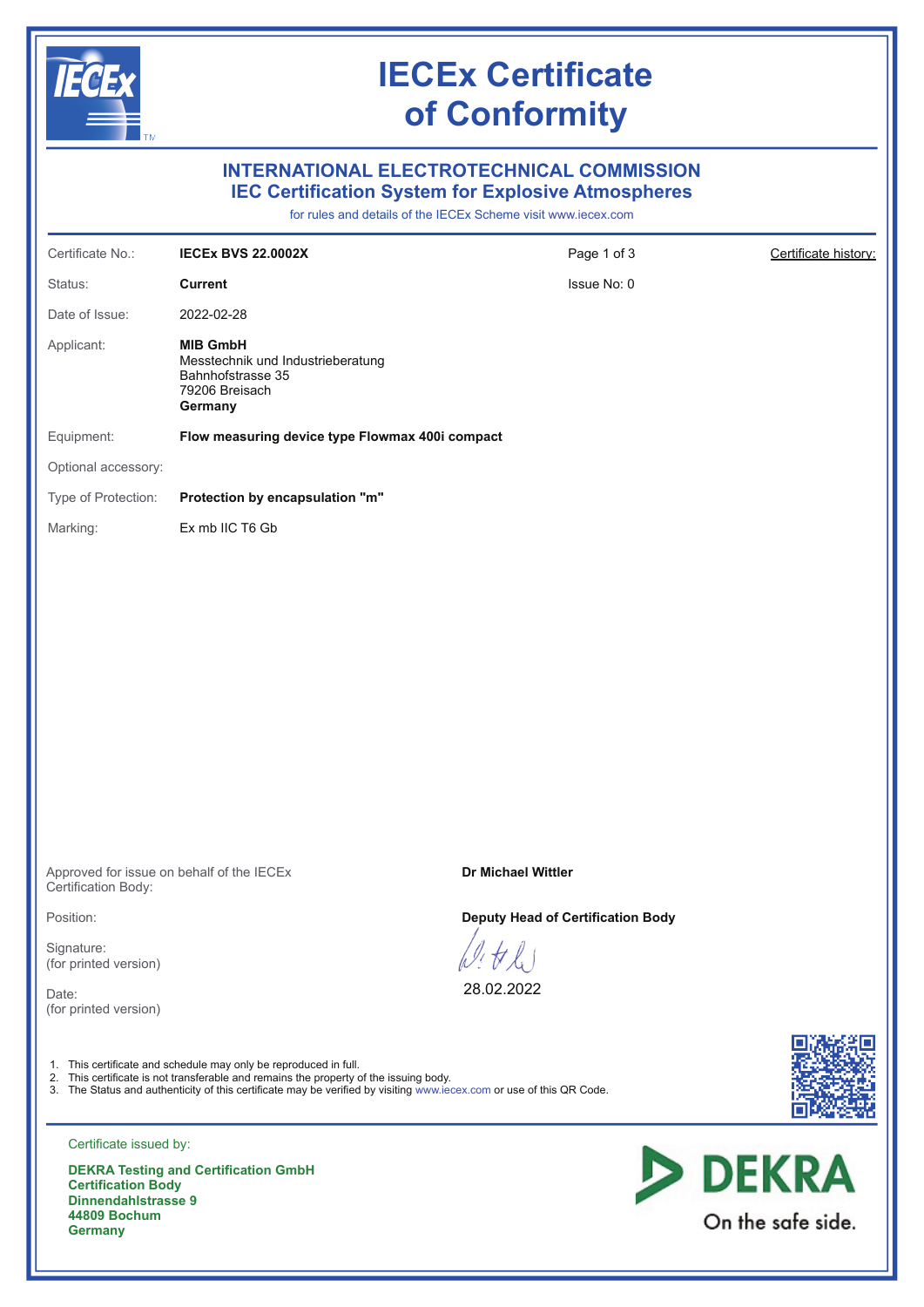

# IECEx Certificate of Conformity

| Certificate No.:                                                                                                                                                                                                                                                                                                                                                                                                                                                                                         | <b>IECEX BVS 22.0002X</b>                                                                              | Page 2 of 3 |  |
|----------------------------------------------------------------------------------------------------------------------------------------------------------------------------------------------------------------------------------------------------------------------------------------------------------------------------------------------------------------------------------------------------------------------------------------------------------------------------------------------------------|--------------------------------------------------------------------------------------------------------|-------------|--|
| Date of issue:                                                                                                                                                                                                                                                                                                                                                                                                                                                                                           | 2022-02-28                                                                                             | Issue No: 0 |  |
| Manufacturer:                                                                                                                                                                                                                                                                                                                                                                                                                                                                                            | <b>MIB GmbH</b><br>Messtechnik und Industrieberatung<br>Bahnhofstrasse 35<br>79206 Breisach<br>Germany |             |  |
| Manufacturing<br>locations:                                                                                                                                                                                                                                                                                                                                                                                                                                                                              |                                                                                                        |             |  |
| This certificate is issued as verification that a sample(s), representative of production, was assessed and tested and found to comply with the<br>IEC Standard list below and that the manufacturer's quality system, relating to the Ex products covered by this certificate, was assessed and<br>found to comply with the IECEx Quality system requirements. This certificate is granted subject to the conditions as set out in IECEx Scheme<br>Rules, IECEx 02 and Operational Documents as amended |                                                                                                        |             |  |

#### STANDARDS :

The equipment and any acceptable variations to it specified in the schedule of this certificate and the identified documents, was found to comply with the following standards

| IEC 60079-0:2017 | Explosive atmospheres - Part 0: Equipment - General requirements |
|------------------|------------------------------------------------------------------|
| Edition: 7.0     |                                                                  |

[IEC 60079-18:2017](https://webstore.iec.ch/publication/61334)  Explosive atmospheres - Part 18: Protection by encapsulation "m" Edition:4.1

> This Certificate does not indicate compliance with safety and performance requirements other than those expressly included in the Standards listed above.

## TEST & ASSESSMENT REPORTS:

A sample(s) of the equipment listed has successfully met the examination and test requirements as recorded in:

Test Report:

[DE/BVS/ExTR22.0008/00](https://www.iecex-certs.com/#/deliverables/REPORT/81456/view)

## Quality Assessment Report:

[DE/BVS/QAR22.0002/00](https://www.iecex-certs.com/#/deliverables/REPORT/81447/view)